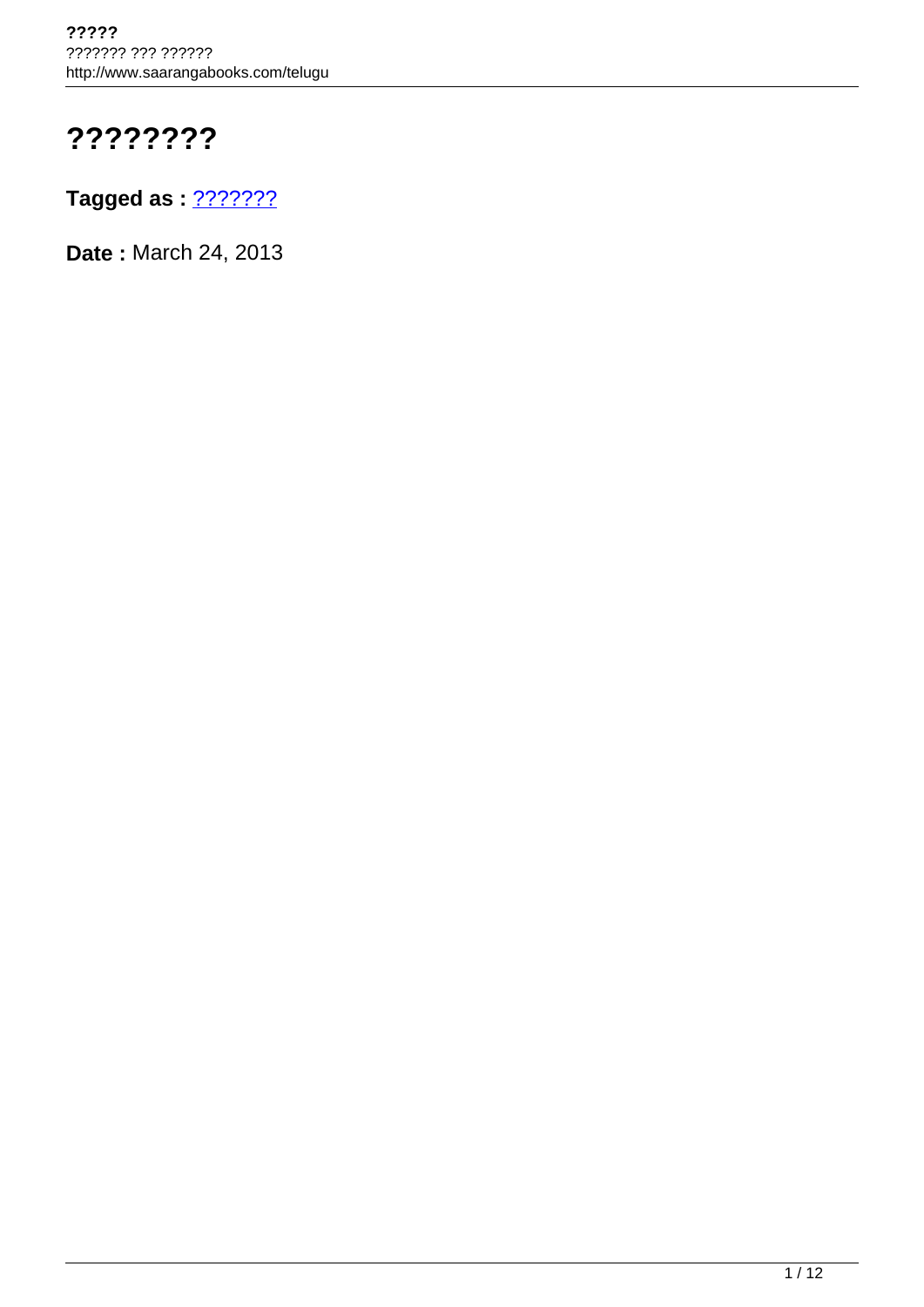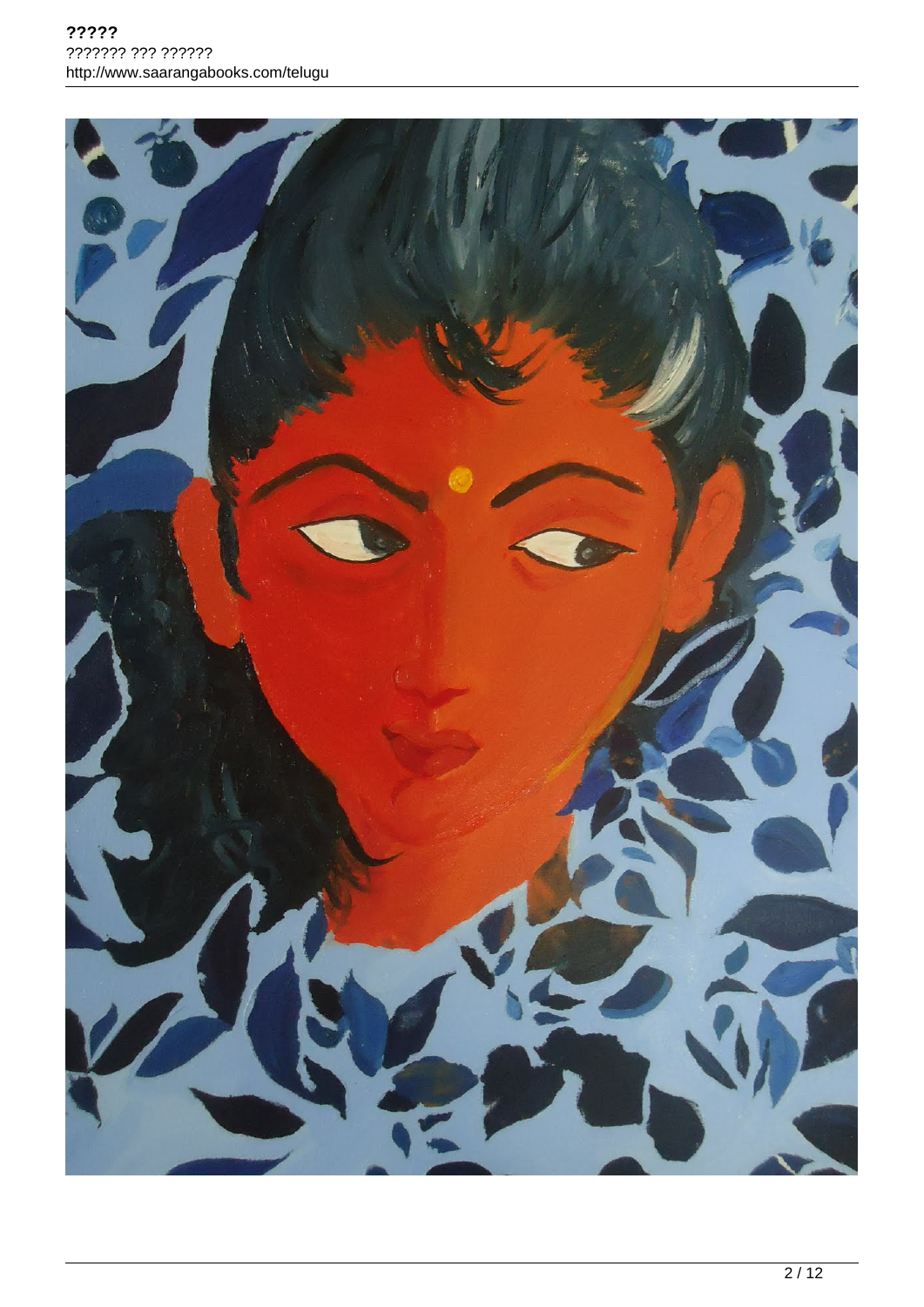

## 22/10/2004

???? ???? ??????? ??????????

#### 10/12/2004

יִּרְ רְיִרְיִרְיָךְ רְיִרְיָךְ רְיִרְיָ רְיִרְיְרְיִרְיִךְ רְיִרְיִרְיָךְ רְּיְרְיִרְיָ רְיִרְיִרְיָ רְיִרְיִרְיָ 77777777 ????????? ??? ?????!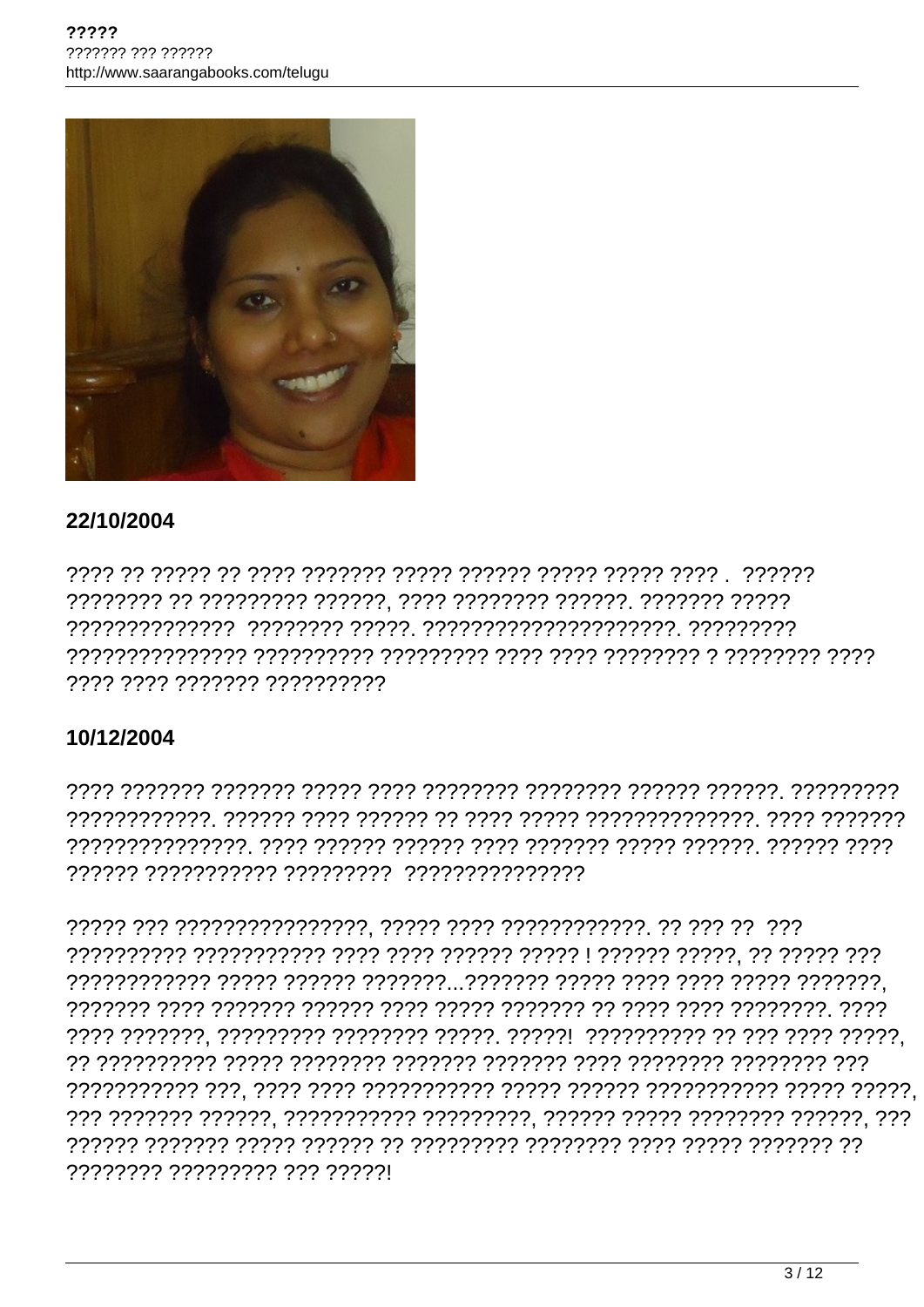77777777 7777771

???????????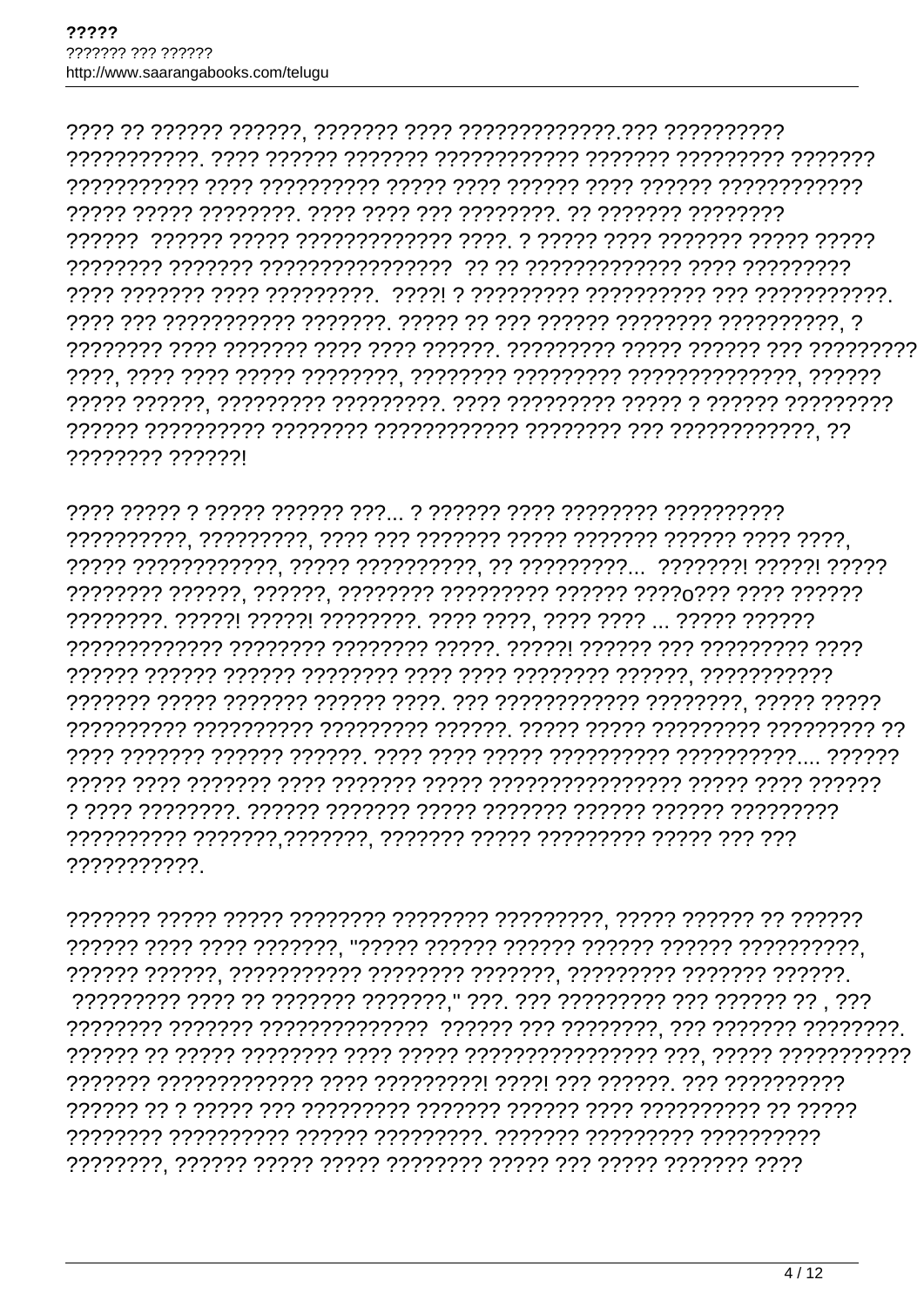???? ?????. ???? ??? ??????????

## 03/03/2006

77 777777777777

#### 08/12/2007

??????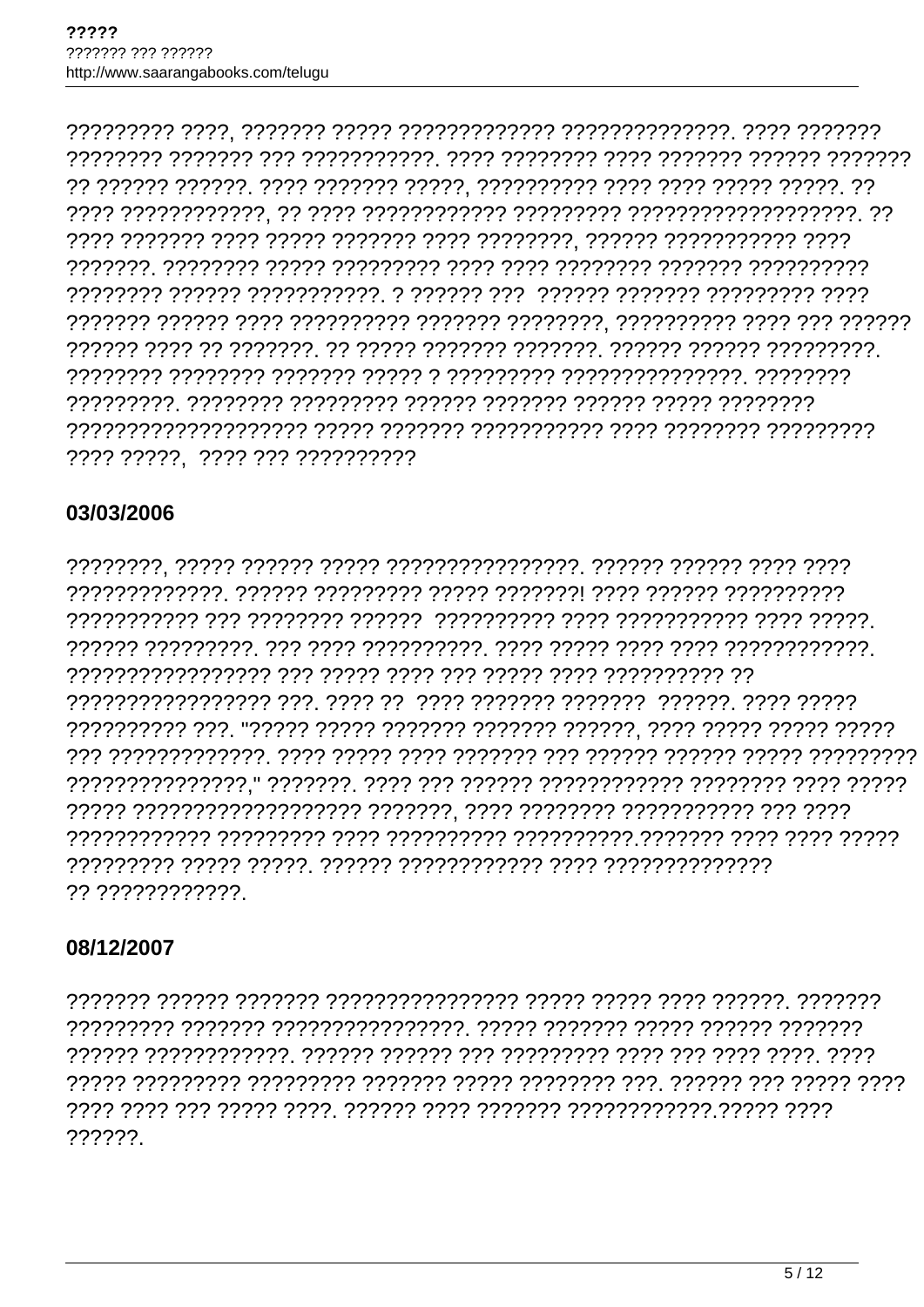# 10/01/2008

<u>ורדרדרדרך דרדרדרך דרדר דרדר דרדר ורדרדרין דרדרדרך דרדר דרדרך דרדר דרדר דר</u> 7777777777777

#### 03/03/2008

777777 7777777

#### 08/05/2008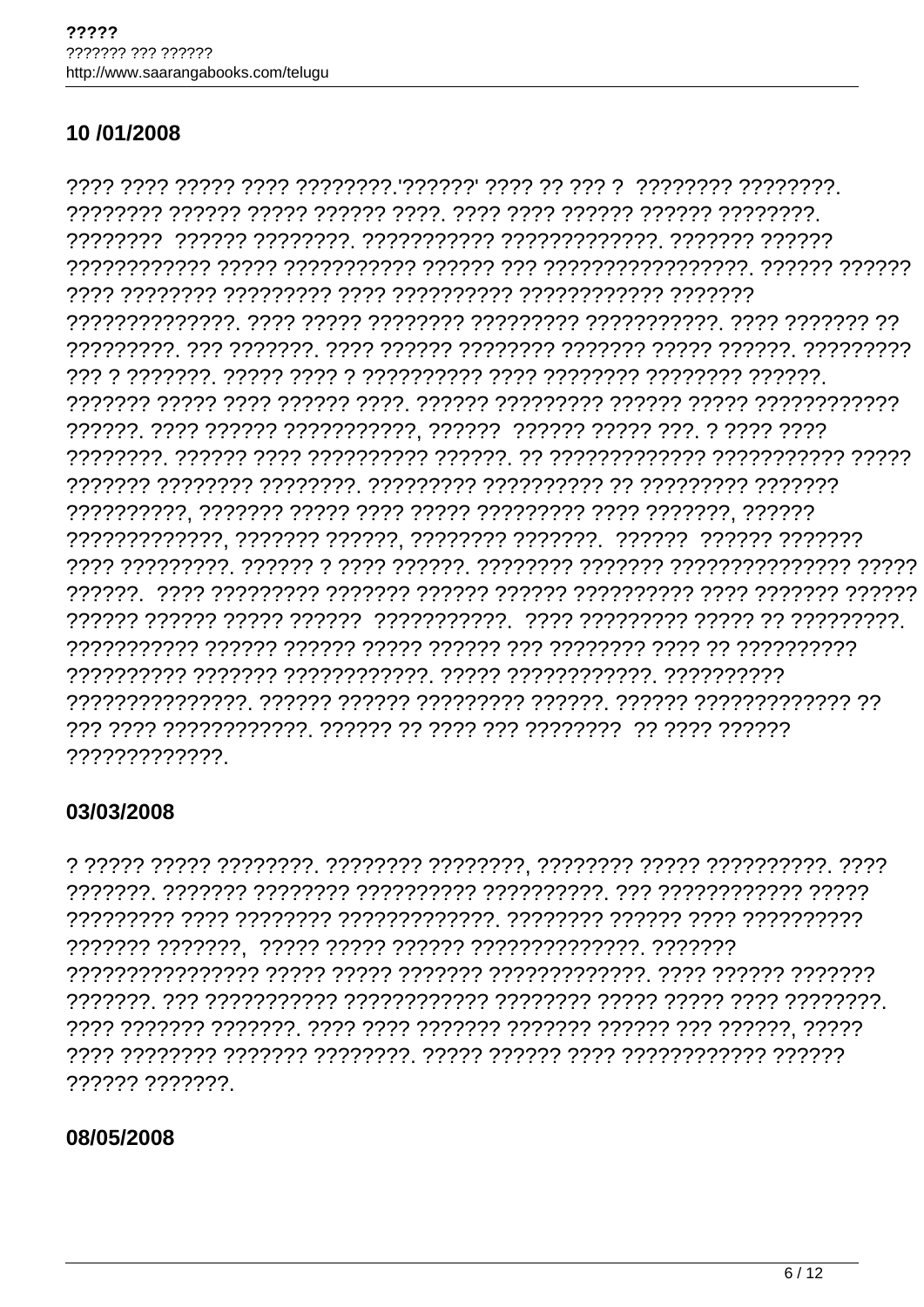777 7777777777 77777777 77 7777777

#### 16/08/2008

777777 77771

# 15/10 /2008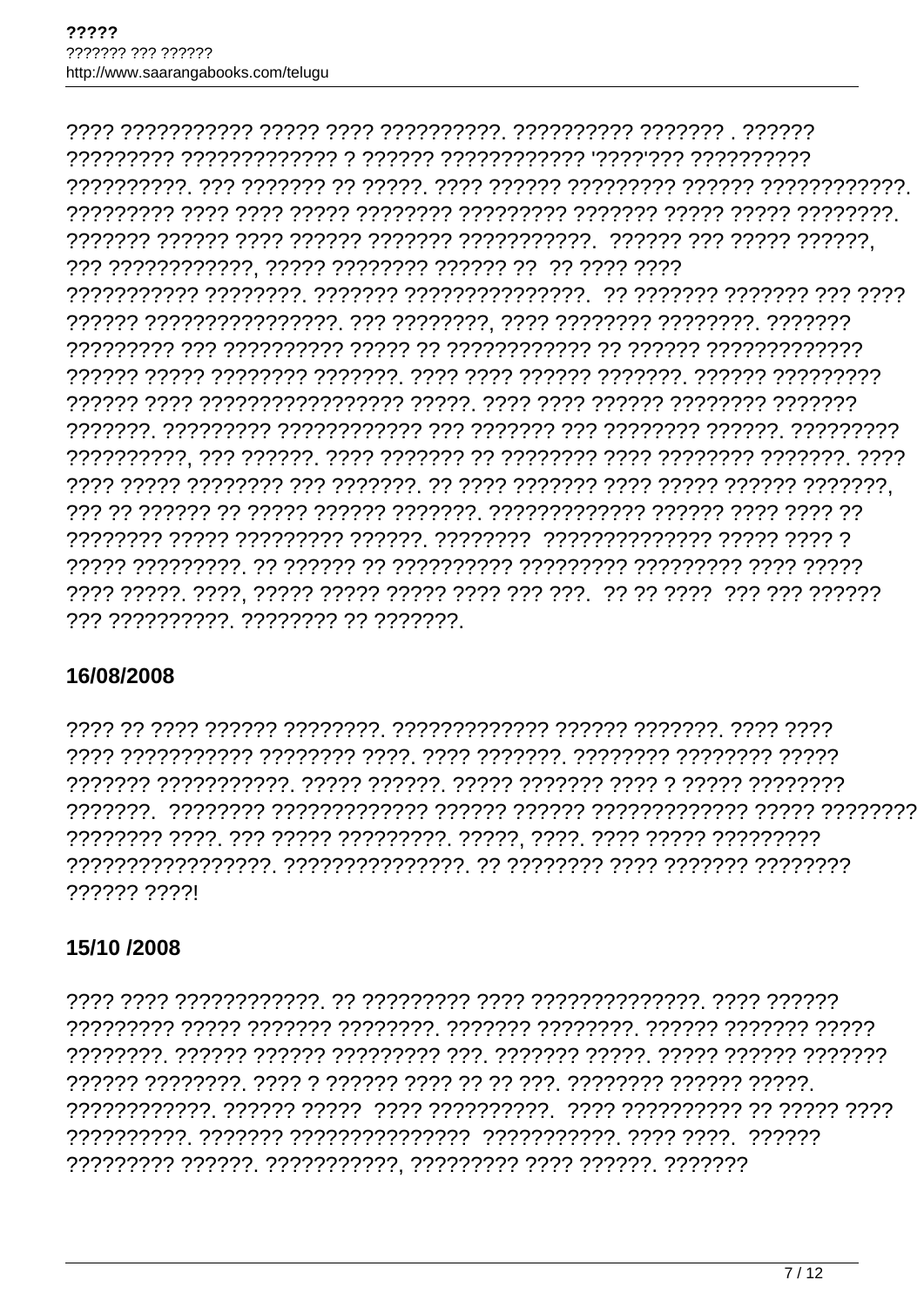7777777 7777777 דרכר ררך נרדו הרביר הרך ררך ררב הרביר הרביי ררבי לרביר הרבי 

#### 22/10 /2008

777777 7777 77777777777

#### 28/10/2008

#### 10/11/2008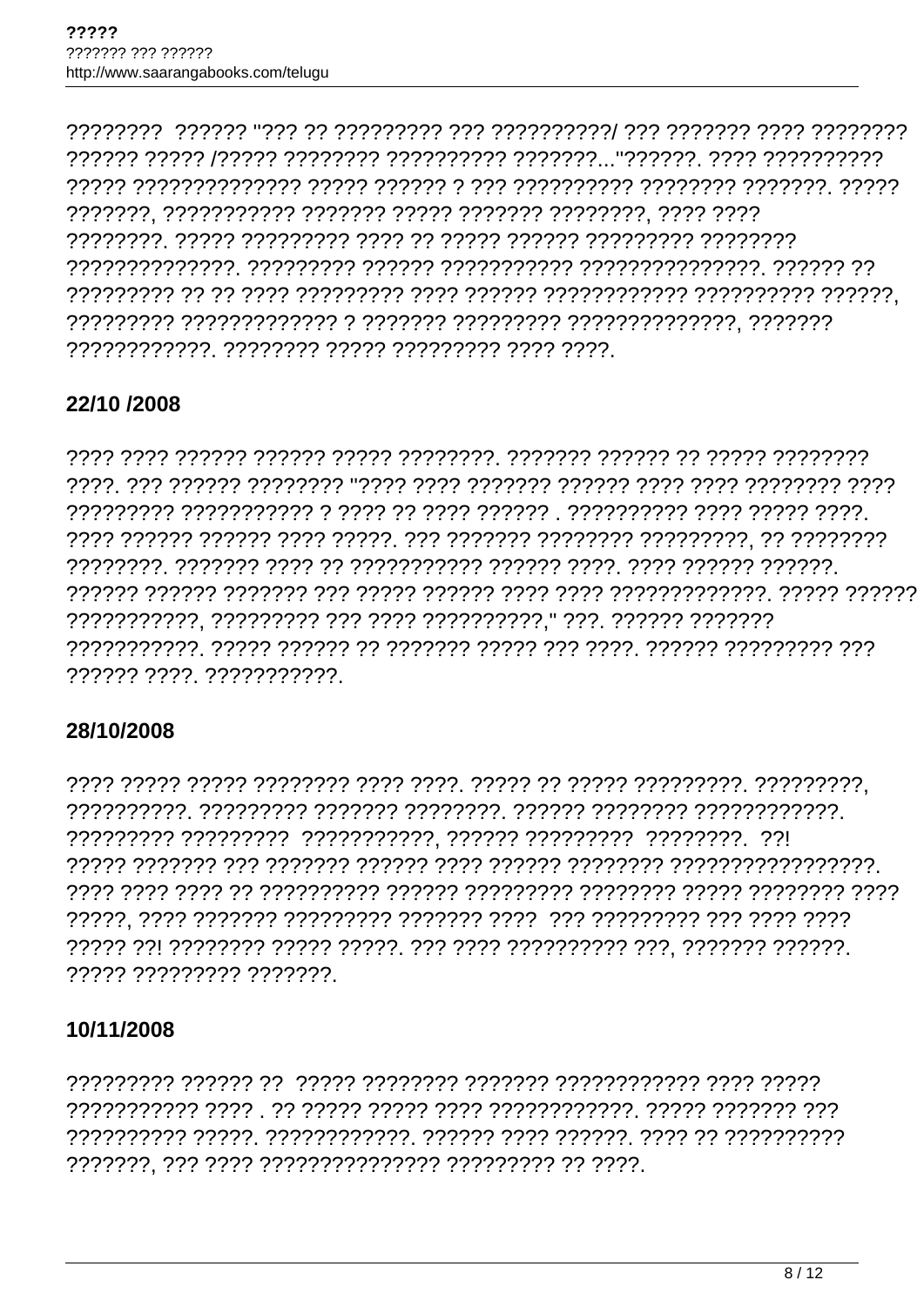## 17/02/2009

#### 22/12/2009

77777 777777 7777 7777

## 01/01/2010

??????????? ????????????? ????????

# 26/01/2010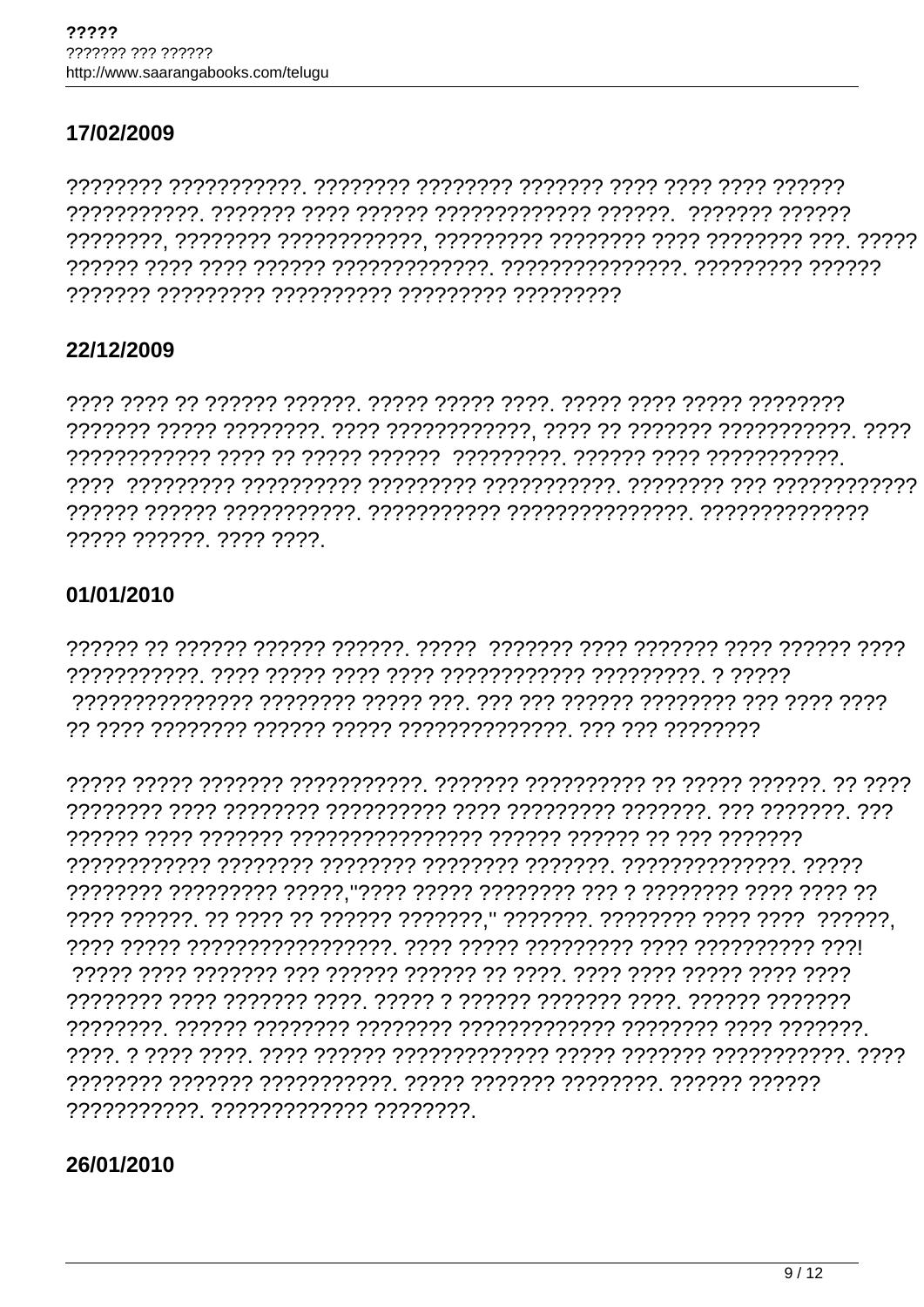# 8/4/2010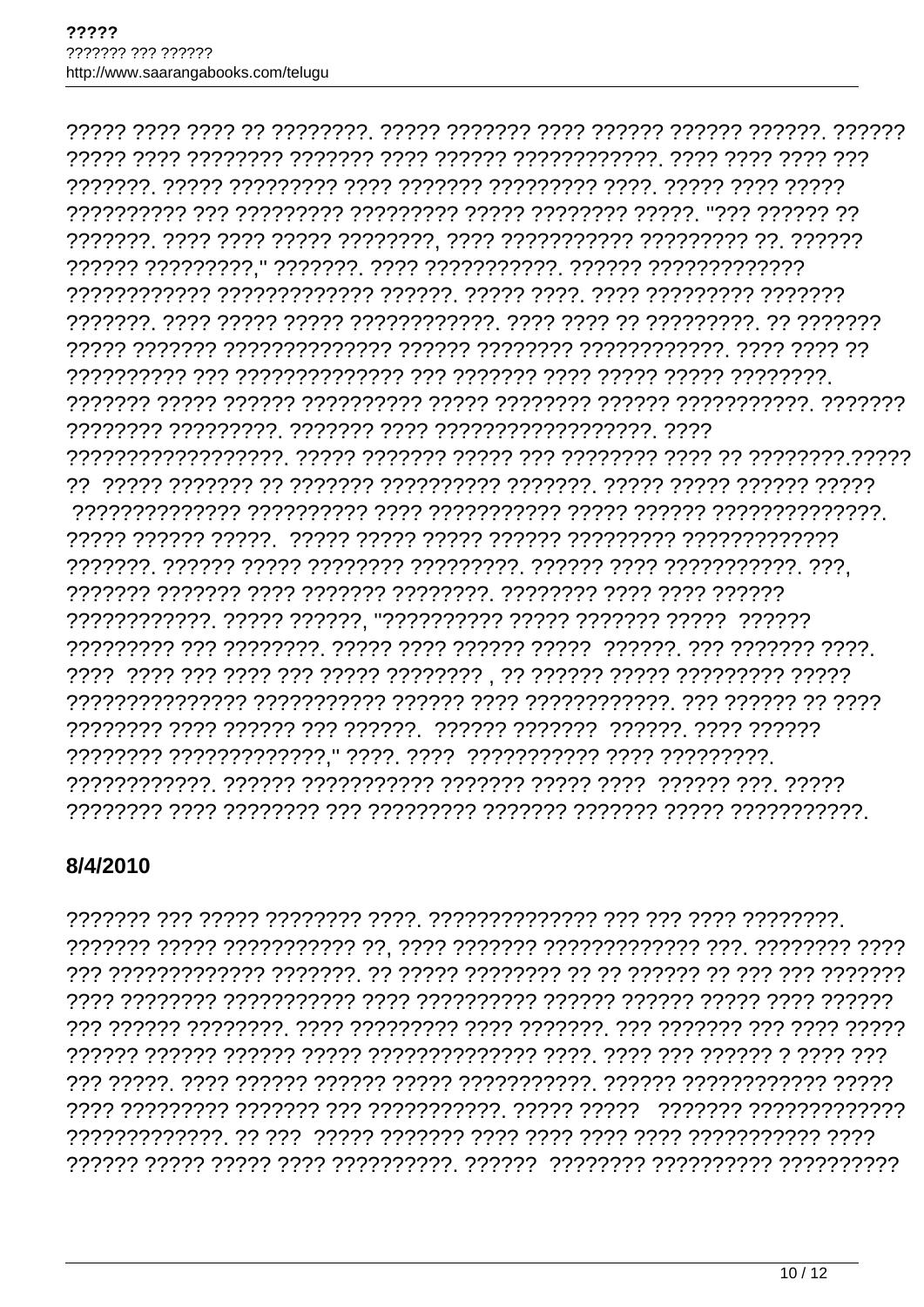777777 77777 7777777777 7777

### 24/05/2010

?????

#### 12/06/2010

77777777777

#### 2/8/2012

777777 77777777 7777 7777 77777777 ?? ???????? ?????? 777777 7777 777777777  $22.2222.2222$ ?? ????? ???????? ?????????????? 777777777 7777